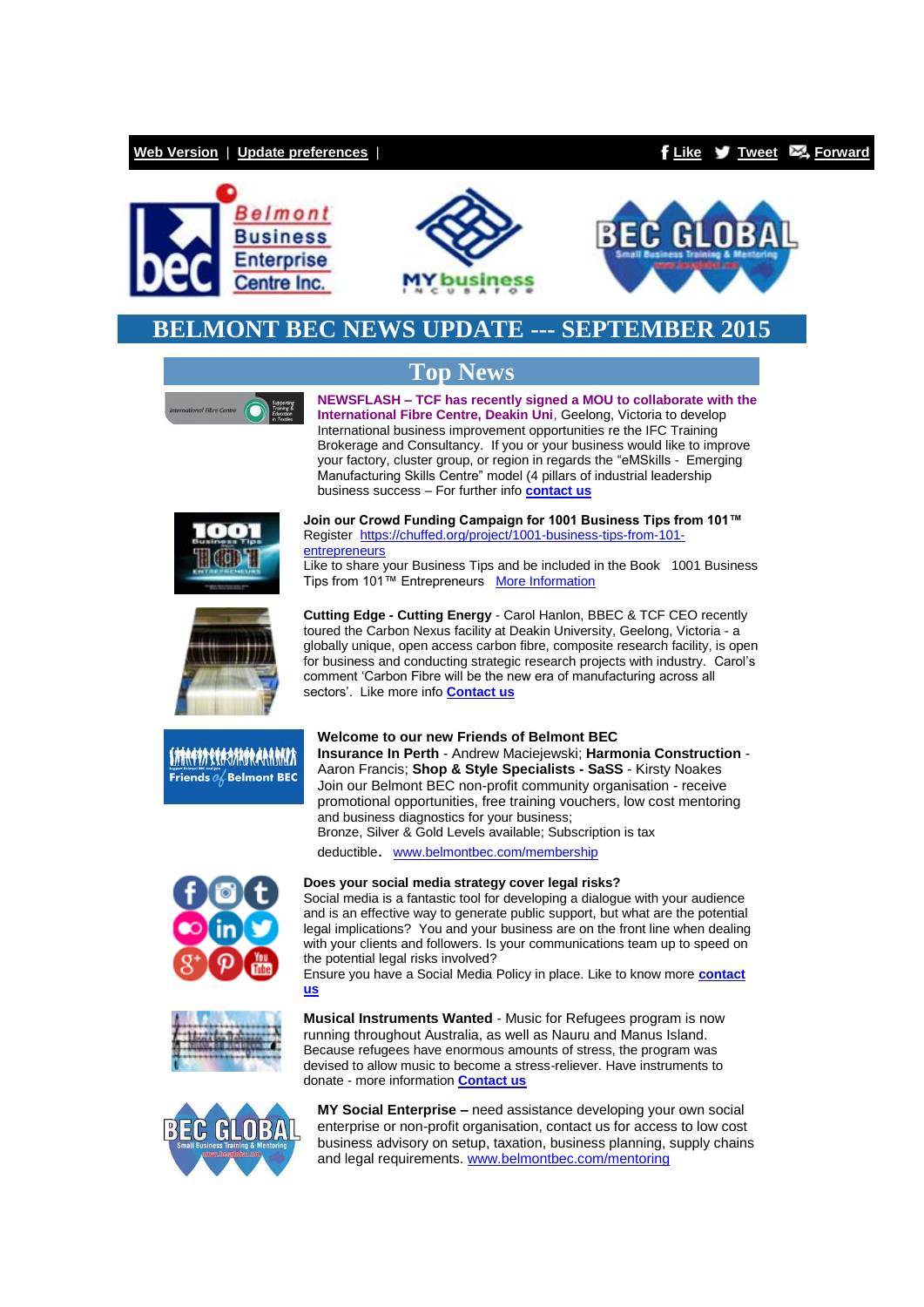

# **Grow your Business with your confidential**

**Business Advisor!** Need help to identify new opportunities for your business, register for our business advisory or coaching services! **Bookings** [www.belmontbec.com/mentoring](http://bbec.bridgewaymailer.com/t/j-i-hjtjgk-l-a/)

**Grants available for your business** Visit **[www.business.gov.au/GrantFinder/GrantFinder.aspx](http://bbec.bridgewaymailer.com/t/j-i-hjtjgk-l-f/)** Learn tips of applying for Grant Submission and Tenders – book our online webinar or recording [www.belmontbec.com/training](http://bbec.bridgewaymailer.com/t/j-i-hjtjgk-l-z/) BBEC & TCF Members can apply for a Free Voucher.



**Reduce your business energy costs by 20%-40% REMINDER - FREE Access to all nine topics Energy Efficiency Webinars– free access ending December** [www.tcfaustralia.com/greenenergywebinars](http://bbec.bridgewaymailer.com/t/j-i-hjtjgk-l-v/)



### Visual & Social: Image-Based Marketing **MEDIA & MARKETING**

The popularity of image-first platforms, such as Snapchat, Pinterest, Instagram and Tumblr, is motivating brands to think about how to communicate more visually with consumers. Source: Stylus – want more info **[contact us](mailto:support@belmontbec.com?subject=Re%3AVisual%20%26%20Social%3A%20Image-Based%20Marketing)**

# **Upcoming Belmont BEC Trade Missions**

## **with Sponsored Accommodation for 1st Time Buyers**

**Hong Kong International Licensing Show, January 11-13:** BBEC Buying Mission \*3night's Accommodation Sponsorship for 1st time eligible buyers. [Contact us](mailto:events@belmontbec.com?subject=BBEC%20Buying%20Mission%20*Accommodation%20Sponsorship%20Licensing%20Show)

**Hong Kong Toys & Games Fair, January 11-14:** BBEC Buying Mission \*Accommodation Sponsorship[. Contact us](mailto:events@belmontbec.com?subject=BBEC%20Buying%20Mission%20*Accommodation%20Sponsorship%20Toys%20%26%20Games)

**Hong Kong Baby Products Fair, January 11-14:** BBEC Buying Mission \*Accommodation Sponsorship[. Contact us](mailto:events@belmontbec.com?subject=BBEC%20Buying%20Mission%20*Accommodation%20Sponsorship%20Baby%20Products)

**Hong Kong Gifts & Premium Fair, April 27-30:** BBEC Buying Mission \*Accommodation Sponsorship[. Contact us](mailto:events@belmontbec.com?subject=BBEC%20Buying%20Mission%20*Accommodation%20Sponsorship%20Gifts%20%26%20Premium)



**Live and Recorded Webinars for Online - Anytime - Fast Track your Training** [www.belmontbec.com/webinars](http://bbec.bridgewaymailer.com/t/j-i-hjtjgk-l-e/) Join our webinars online through your iPad or iPhone - [contact us](mailto:training@belmontbec.com?subject=Question%20-%20how%20to%20access%20the%20webinar%20on%20iPad%20or%20iPhone)

Global Platform- [ITC Sourcing from women in Business](http://bbec.bridgewaymailer.com/t/j-i-hjtjgk-l-s/) [Importing & Exporting -](http://bbec.bridgewaymailer.com/t/j-i-hjtjgk-l-g/) Lower your Risks [Understanding the Australian Privacy Changes](http://bbec.bridgewaymailer.com/t/j-i-hjtjgk-l-w/) [Monitoring your Energy Bills in Your Business](http://bbec.bridgewaymailer.com/t/j-i-hjtjgk-l-yd/) [Writing Your Business Plan](http://bbec.bridgewaymailer.com/t/j-i-hjtjgk-l-yh/) [Tips on Time Management](http://bbec.bridgewaymailer.com/t/j-i-hjtjgk-l-yk/) [Starting a Fashion Label](http://bbec.bridgewaymailer.com/t/j-i-hjtjgk-l-yu/) [Preparing for a Trade Event](http://bbec.bridgewaymailer.com/t/j-i-hjtjgk-l-jl/) [Licence your Trademarks & Designs](http://bbec.bridgewaymailer.com/t/j-i-hjtjgk-l-jr/) [TCF Global Fashion Sourcing Opportunities for retailers & Designers](http://bbec.bridgewaymailer.com/t/j-i-hjtjgk-l-jy/)

To book for upcoming events visi[t www.belmontbec.com/calendar](http://bbec.bridgewaymailer.com/t/j-i-hjtjgk-l-jj/) or contact us on 61 8 9479 3777.

**Sponsors Links**